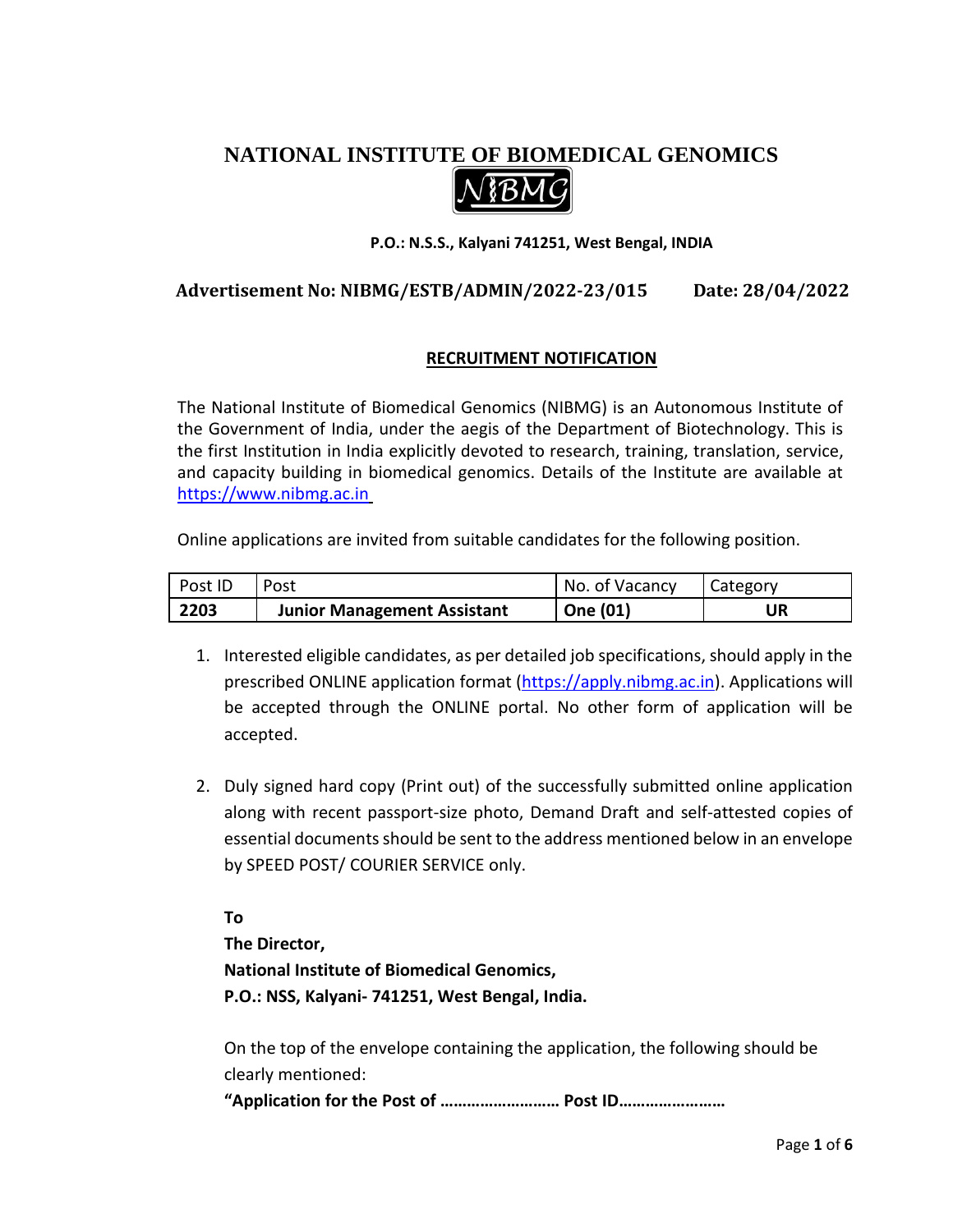**Last date for receipt of application (both through ONLINE and Postal service mode) at NIBMG is 30 days from the date of publication of this advertisement in the Employment news and 45 days for the candidates residing abroad, Andaman & Nicobar and Lakshadweep Island, States / Union Territories in the North Eastern region, Ladakh, Jammu, Kashmir, Sikkim, Subdivision Chamba and Lahaul and Spiti districts of Himachal Pradesh.**

**The eligibility criteria are listed below:**

#### **DETAILED JOB SPECIFICATIONS: (Direct Recruitment only)**

| Post ID                        | 2203                                                                                                                                                          |                     |  |  |
|--------------------------------|---------------------------------------------------------------------------------------------------------------------------------------------------------------|---------------------|--|--|
| Post                           | <b>Junior Management Assistant</b>                                                                                                                            |                     |  |  |
| No. of Vacancies               | One (01)                                                                                                                                                      | <b>Category: UR</b> |  |  |
| Pay Level                      | Pay Level – 04 as per $7th$ CPC                                                                                                                               |                     |  |  |
| Upper Age Limit                | Not exceeding 25 years<br>(as on last date of submission of application against this advertisement) $\parallel$                                               |                     |  |  |
| <b>Essential Qualification</b> | $12^{TH}$ Pass<br>(i)                                                                                                                                         |                     |  |  |
| <b>Desirable Qualification</b> | Proficiency in Computers<br>1)<br>Typing Speed 30 words per minute<br>2)<br>Experience in working in Government / Autonomous / Research<br>3)<br>Organisation |                     |  |  |

#### **RELAXATION AND CONCESSIONS:**

- 1. Reservation/Relaxation/Concession of candidates belonging to different categories shall be as per Government of India directives.
- 2. Reservation/Relaxation/Concession for SC/ST/OBC candidates (as applicable) will be subject to submission of Caste certificate in the GOI prescribed format issued by a competent authority along with the application and at time of interview, if called for.

#### **SELECTION PROCESS:**

The selection process shall consist of scrutiny of Applications and Short Listing, Written Test and/or Computer Proficiency Test of qualifying candidates. Application of candidates shall be scrutinized based on the eligibility criteria and job description given and the details of experience provided by the candidates.

1. In the event of number of applications being large, Institute will adopt Short Listing Criteria to restrict the number of candidates to be called for interview to a reasonable number, only from eligible candidates by any or more of the following methods.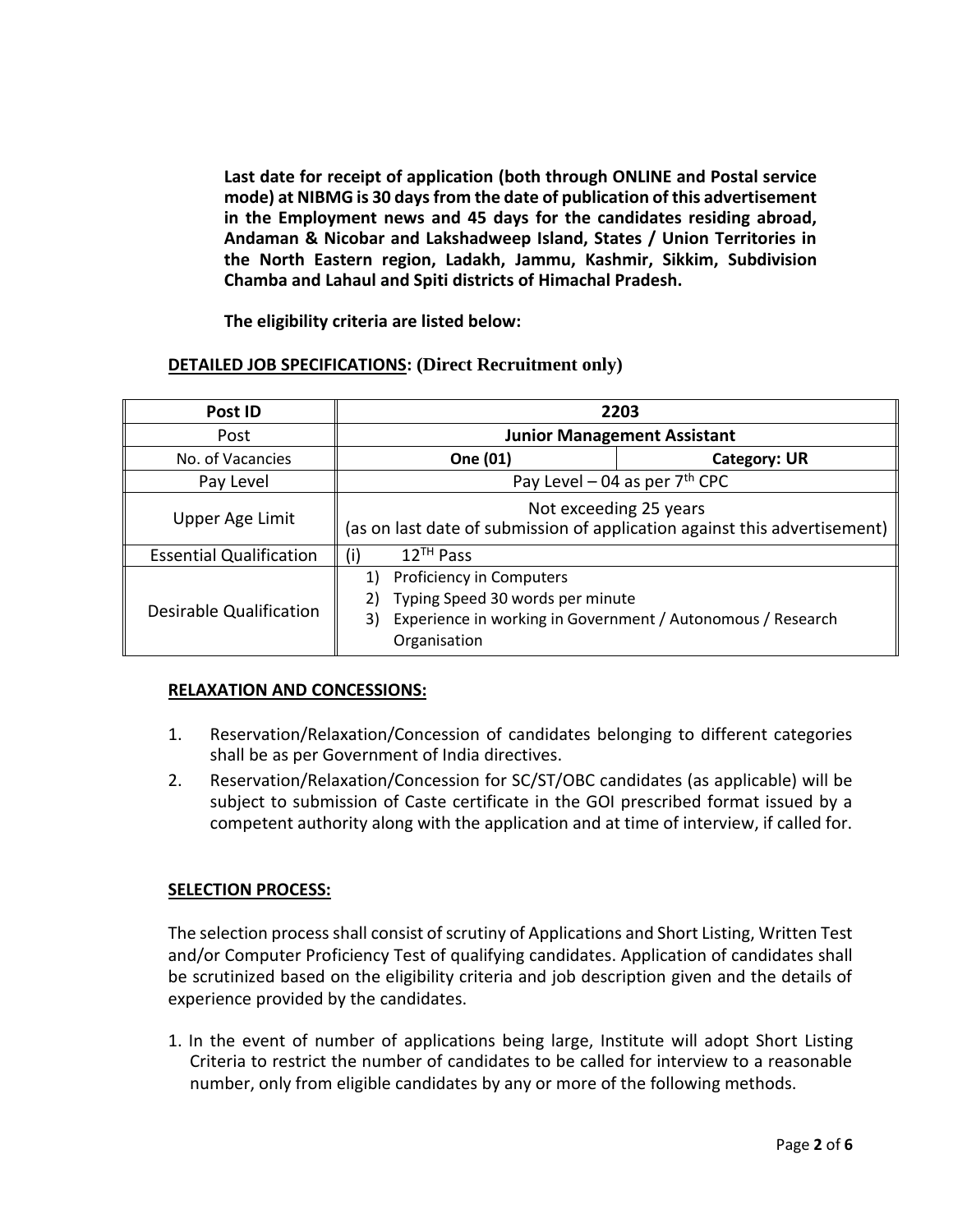- (a) On the basis of higher qualifications than the minimum prescribed in the advertisement; or
- (b) On the basis of Higher Experience in the relevant field than the minimum prescribed in the advertisement. or
- (c) By counting experience only after the acquisition of essential qualifications. or
- (d) By holding a Recruitment Test.
- (e) Based on Essential and Desirable qualification 1:30 applicants will be called for written and proficiency test based on the recommendation of the screening / shortlisting committee.

The candidate should, therefore, provide complete information related to his/her qualifications and experience in the relevant field over and above the minimum qualifications. However, they must ensure that all information provided is true.

## *"NIBMG reserves the right to raise the minimum eligibility standards/ criteria, if so required."*

The decision of NIBMG regarding scrutiny of applications and shortlisting shall be final and binding. Appointment of selected candidates will be subject to their medical fitness in the Pre-Employment Medical Examination and as per GOI norms.

### **PAY AND ALLOWANCES:**

Pay & Allowances and other benefits are same as applicable to Central Government Employees posted in Kalyani/Kolkata or place of posting. The pay and allowances etc. are presently admissible as per the recommendations of 7th Pay Commission of the Govt. of India. Other benefits include NPS, Medical reimbursement, LTC, etc. as per rules of the Govt. of India.

### **HOW TO APPLY:**

- 1. Interested eligible candidates as per detailed eligibility criteria should apply in the prescribed application format through **"ONLINE"portal (https://apply.nibmg.ac.in)** only. No other form of application will be accepted.
- 2. Duly signed hard copy (Print out) of the successfully submitted online application along with Demand Draft and self-attested copies of essential documents should be sent to the address mentioned below in an envelope by SPEED POST/ COURIER SERVICE only.
- 3. Rs 100/- (Rupees One Hundred only) is payable by candidates towards nonrefundable application fees in the form of Account Payee Demand Draft drawn in favour of "NATIONAL INSTITUTE OF BIOMEDICAL GENOMICS", payable at Kalyani/Kolkata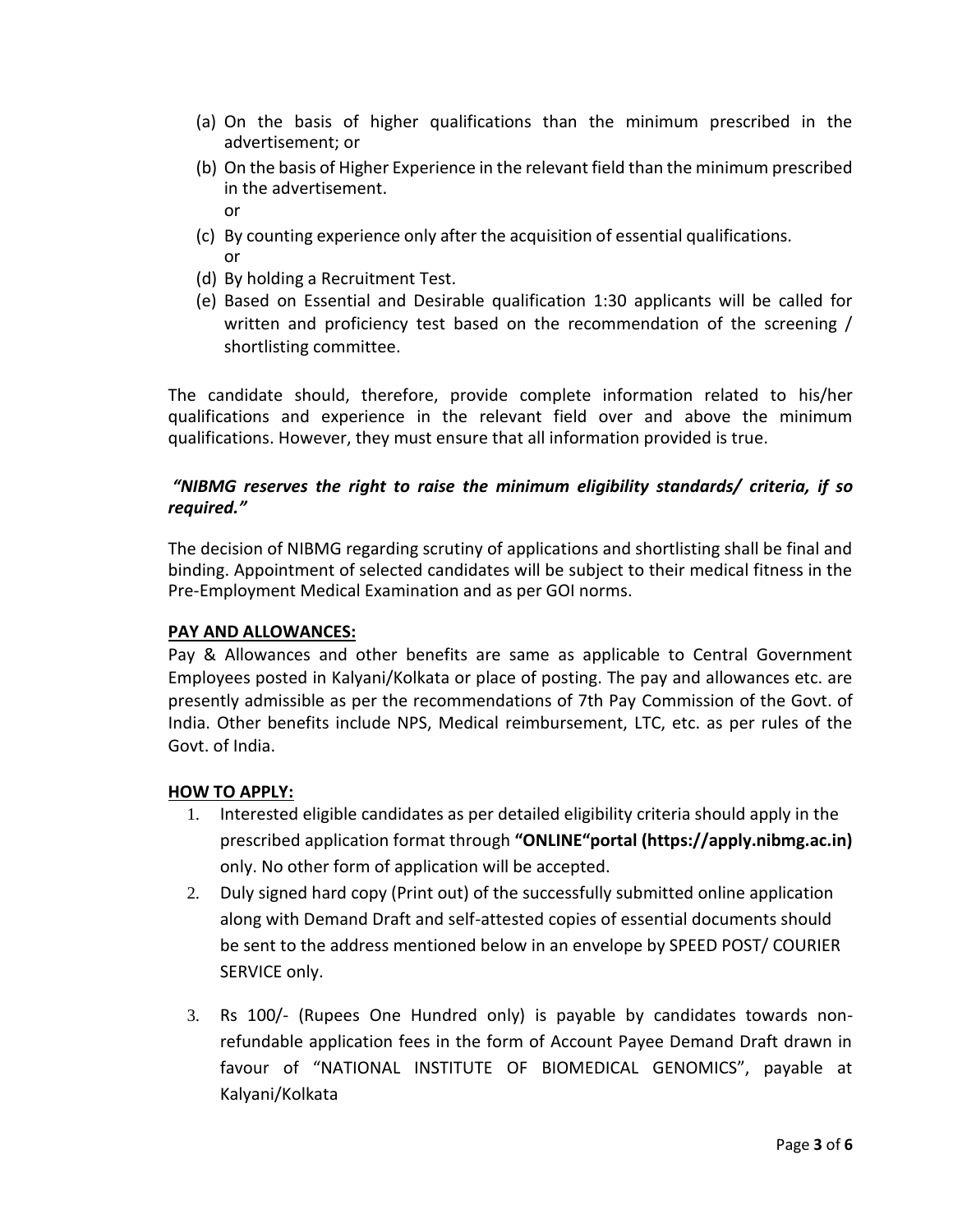- 4. List of essential documents need to send along with the Hard copy (Print out) of the successfully submitted online application are:
	- a) Account Payee Demand Draft of Rs 100/- (Rupees One Hundred only). (Not applicable to SC/ST/PwD/Ex-SM candidates) Candidate should write their name, POST ID, on the reverse of the Bank Draft.
	- b) Recent Passport Size Photograph
	- c) CV of the Applicant.
	- d) Documents related to Essential Qualification
	- e) Documents related to desirable Qualification
	- f) Documents related to Other Qualifications
	- g) Documents related to Experience

## **Experience Certificate: (Present as well as Previous)**

- (i) Experience Certificate: Proof of Experience indicating post held, period of service. Pay scale/emoluments and area of experience. (In respect of PSU/Govt Employees indicating revised as well as pre revised pay scales with period details).
- (ii) Pay Certificate from concerned organizations (Govt/Public/Private Sector) in support of relevant pay scale/emoluments/equivalent level etc.)
- (iii) All proof of experience shall be self-attested by candidate.
- (iv) Candidate will have to produce the originals for verification at the time of interview, if called for.
- h) Proof of Date of Birth (Class X certificate / Birth Certificate)
- i) Caste Certificate for claiming Reservation/ Relaxation/concessions (as applicable) The Institute follows the Central list in the case of SC/ST, OBCs and PwD and Ex-SM Candidates.
- j) Any other relevant document
- **5. Once applied, the applicants are advised to check the Institute website (https://www.nibmg.ac.in) as well as their registered e-mail regularly for any updates. Further communication in connection with the recruitment process will be made through e-mail only.**

**Calculation of age, qualification, experience etc. will be counted to the Closing Date of application against this advertisement. Traineeship period will not be counted as experience.**

# **GENERAL INFORMATION AND TERMS & CONDITIONS:**

- 1. Only Indian Nationals of age 18 years and above are eligible to apply for NIBMG.
- 2. Before applying, the candidates should ensure that he/she fulfils the eligibility criteria and other norms mentioned in the advertisement.
- 3. Essential qualification should be recognized in India and from a recognized Institution or University.
- 4. The experience requirement specified should be the experience acquired after obtaining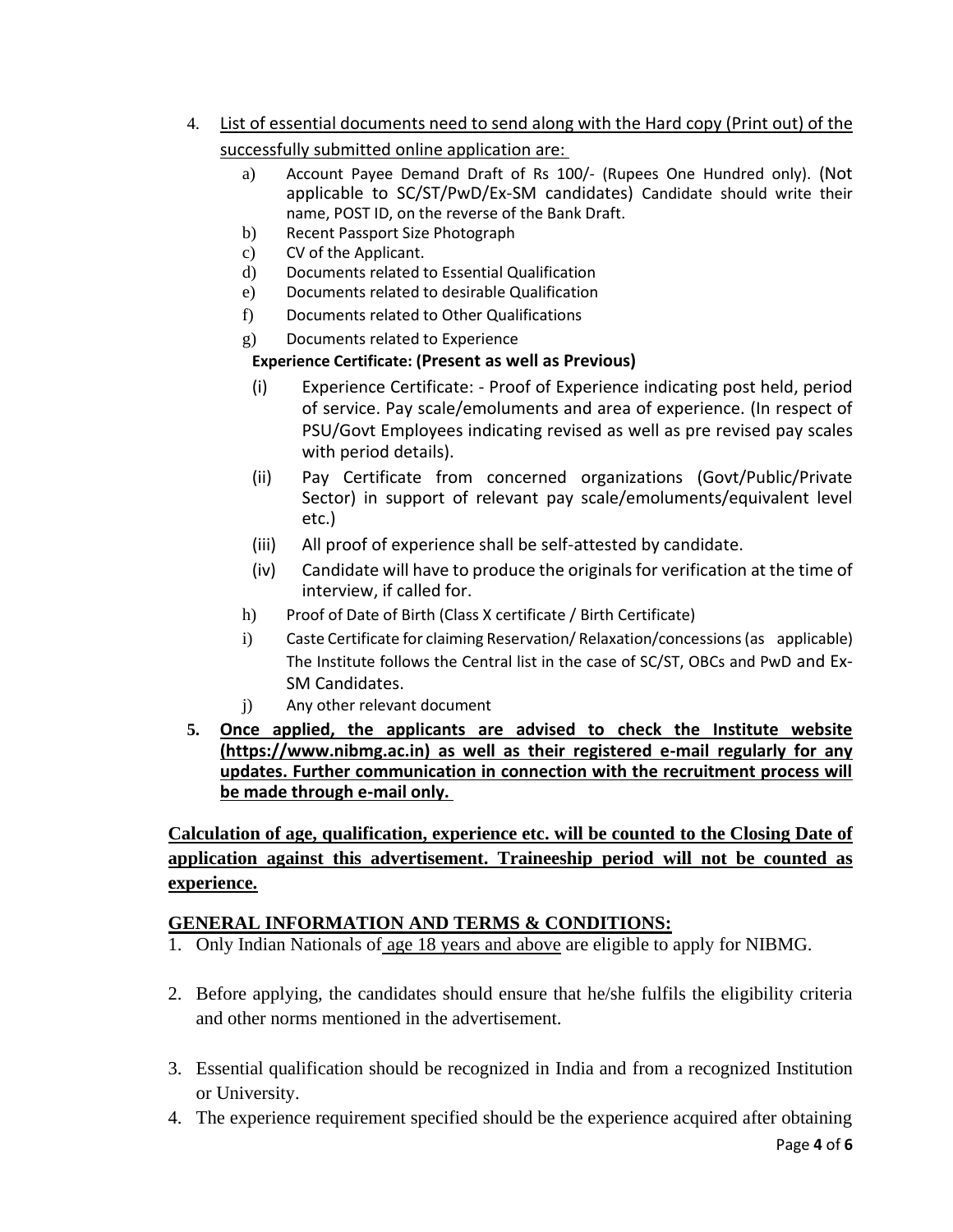the minimum educational qualifications required for the post.

- 5. Wherever CGPA/OGPA or Letter Grade in a degree/diploma is awarded, its equivalent percentage of marks must be indicated in the application form as per norms adopted by University/Institute.
- 6. All computations of age, qualification, experience etc. shall be counted to the *Closing Date of application against this advertisement*. **Traineeship period will not be counted as experience.**
- 7. If any certificate etc. is issued in a language other than Hindi/English, Candidates are advised to submit a certified translation of the same in either Hindi or English Language at the time of Interview, if called for.
- 8. Applications that are not in conformity with the requirements indicated in the advertisement, incomplete applications, or necessary documents as prescribed or received after the last date of online application will be rejected.
- 9. Mere submission of Application, fulfilment of the minimum prescribed qualification and experience will not vest any right on a candidate for being called for selection process. Candidature shall be considered valid only after receipt of completed application form and required documents, as indicated in the '**How to Apply'** section by the last Date of application for the post. *Only the candidates shortlisted by a duly constituted Selection Committee will be called for selection process.* The decision of the Institute regarding the selection process shall be final and binding.
- **10. NIBMG will not be responsible for any technical glitches during filling up of online application.**
- **11.** NIBMG reserves the rights to cancel / restrict /enlarge/modify/alter the recruitment /selection process, if needed, without issuing any further notice or assigning any reason whatsoever.

# **12. Candidates working in Govt/ PSU/Autonomous Bodies are required to forward their application through proper channel.**

## 13. **Candidates selected in NIBMG may be posted anywhere in India**.

- 14. For any further queries regarding the recruitment please send email to office.director@nibmg.ac.in. Candidates are required to add this email id in their address book in order to avoid any email communication gap.
- 15. Applications are liable to be rejected at any stage of recruitment /selection process or after joining , if any information provided by the candidate is not found to be in